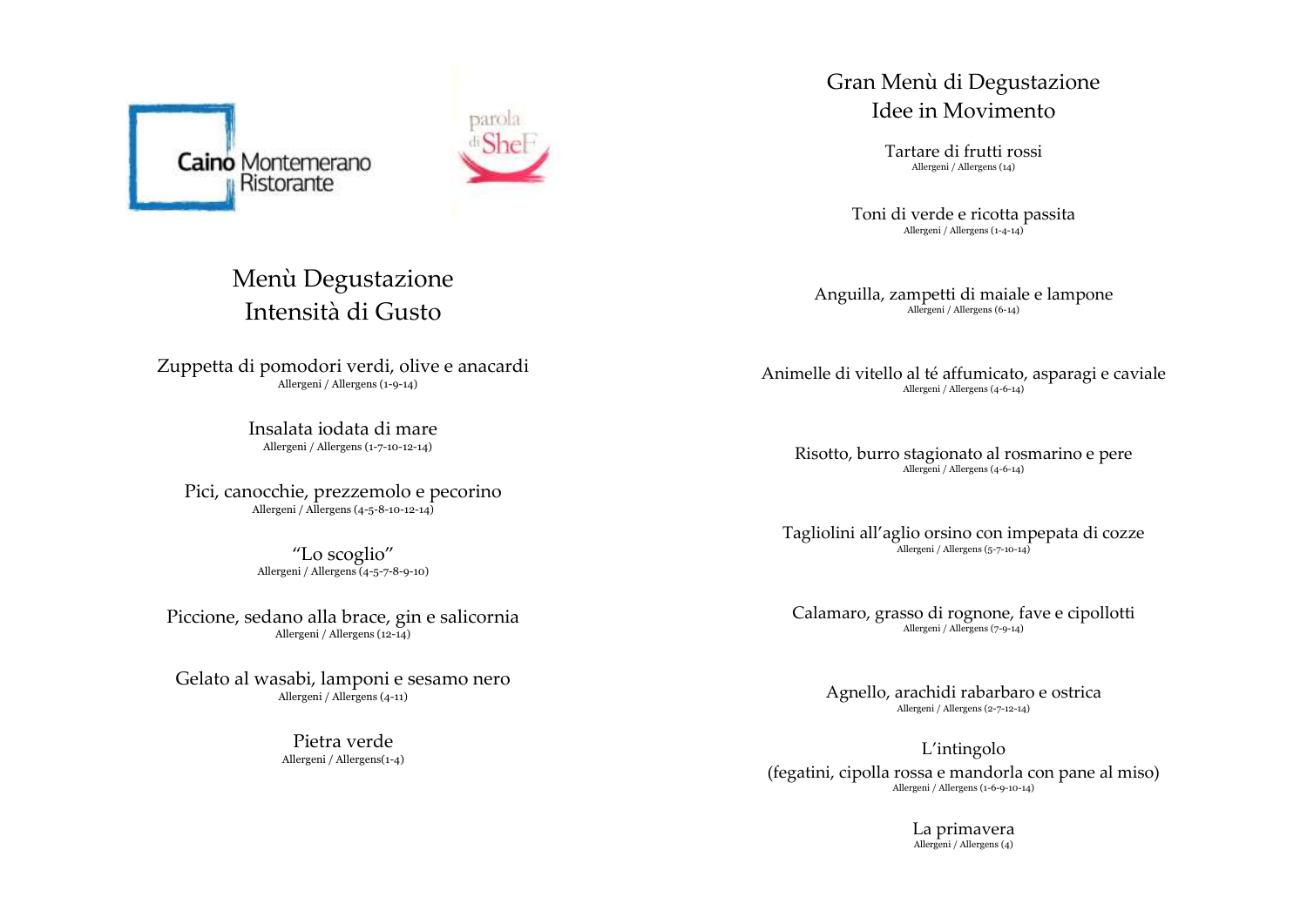## Menù Degustazione "Piatti Storici"

"L'Acquacotta" Allergeni / Allergens (5-12)

Carciofo da Ritto a Fritto Allergeni / Allergens (-14)

Ravioli di pollo alla cacciatora in brodo e ribes Allergeni / Allergens (5-6-10-12-14)

Ombrichelli con bietoline di campo e animelle di vitello Allergeni / Allergens (4-5-10-14)

Maialino di Cinta Senese con vignarola e verdure di stagione Maialino di Cinta Senese dell'Azienda Biologica Aia della Colonna Allergeni / Allergens (12-14)

Gelato di latte di capra con caramello salato e pepe Allergeni / Allergens (4)

> Mandorla liquirizia e caffè Allergeni / Allergens (1-4-5-10)

### **LISTA DEGLI ALLERGENI /** *LIST OF ALLERGENS*

- 1. Frutta a Guscio Tree nuts
- 2.. Arachidi Peanuts
- 3. Lupino Lupin
- 4. Latte e prodotti latticini Milk and milk products
- 5. Uova Eggs
- 6. Pesce Fish
- 7. Molluschi Shellfish
- 8. Crostacei Crustaceans
- 9. Soia Soya
- 10. Cereali contenenti glutine Cereals containing gluten
- 11. Semi di Sesame Sesame Seeds
- 12. Sedano Celery
- 13. Senape Mustard
- 14. Anidride Solforosa Sulphur Dioxide



Ristorante Caino Via Canonica, 3 58014 Montemerano GR T.056460281[7 info@dacaino.it](mailto:info@dacaino.it) www.dacaino.it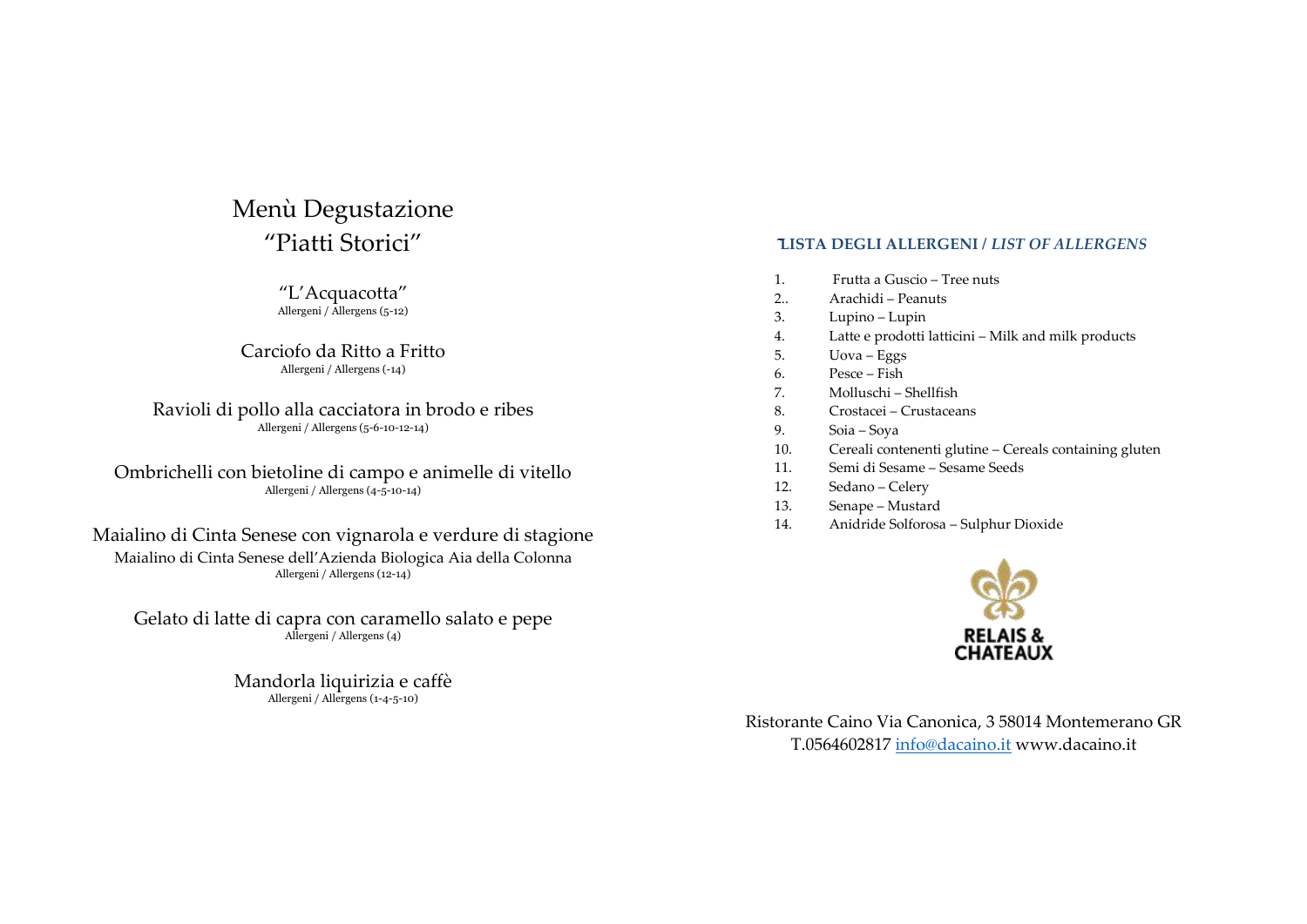Dear Guest, you will find down here three tastings menus that I prepared for you on the respect of the flavours of our region, I would like that you will not change them in order to have a full experience of what our philosophy of tasting is I'm sure you will understand, enjoy your meal

*Valeria*

If you don't feel confortable to order a tasting menù,

You can choose between the dishes

like you are ordering a la carte

The Tasting menus are available for the all table only

Acqua San Pellegrino, Panna e Nepi Caffè Torrefazione Giamaica Caffè

### Tasting Menù Intensity of Flavors

Green tomatoes cold soup with olives and nuts Allergeni / Allergens (1-9-14)

> Ocean vegetable and clams salad Allergeni / Allergens (1-7-10-12-14)

Pici pasta, mantis shrimp, parsley and pecorino cheese Allergeni / Allergens (4-5-8-10-12-14)

"The sea rock" Allergeni / Allergens (4-5-7-8-9-10)

Pigeon, grilled celery, gin e sea asparagus Allergeni / Allergens (12-14)

Wasabi ice cream with raspberryes and black sesame seeds Allergeni / Allergens (4-11)

> Green Stone Allergeni / Allergens(1-4)

The tasting menù can be served for the all guest of the table only

## Tasting Menù Historic dishes

"L'Acquacotta"

Shot of typical tomato soup Allergeni / Allergens (5-12)

> Artichokes medley Allergeni / Allergens (-14)

Chicken cacciatora Ravioli with his broth and red currant Allergeni / Allergens (5-6-10-12-14)

Ombrichelli pasta with veal sweetbreads and green beets sprouts Allergeni / Allergens (4-5-10-14)

Piglet with vignarola and season vegetables Allergeni / Allergens (12-14)

Goat milk ice cream with salted caramel and black pepper Allergeni / Allergens (4)

> Almond licorice and coffe Allergeni / Allergens (1-4-5-10)

The tasting menù can be served for the all guest of the table only